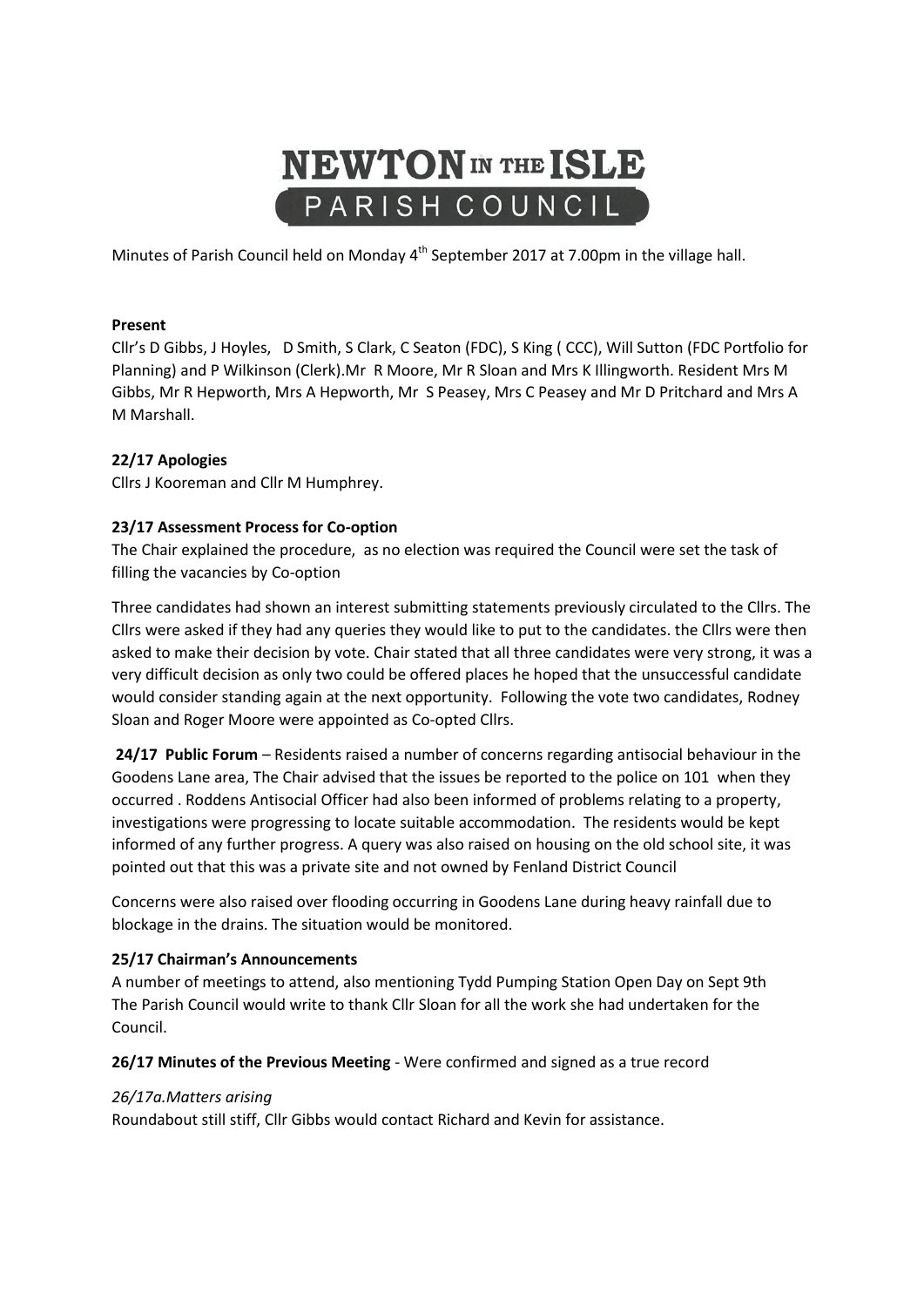# **27/17 Police Matters**

The Councillors were concerned that lack of information was given on any of the crimes committed in the village. The Chair would discuss this matter with the Inspector.

# **28/17 District and County Councillor Reports**

Cllr King reminded the Council that the LHI Bid Application closure date had been changed to October 15<sup>th</sup>, Cllr Seaton stated that it had been a quiet period during August and had nothing to report

# **29/17 Reports**

- a) Highways repair work carried out on the High Road , pot holes outside the church had been reported and were awaiting repair. Mill Lane waiting resurfacing. Cllr Hoyles stated that Catlings Lane was in need of maintenance. Highways had again contacted BT regarding the hedge at Fen Road /Mill Lane which was causing a hazard to traffic. More traffic may travel through the village during the next few weeks due to road repairs at Tydd Gote Bridge. Cllrs Gibbs and Clark would monitor the traffic flow.
- b) Old school site Flood map needed updating as no flooding had been reported for 700 years. The map was to be discussed with FDC regarding planning consent. The owner of the old School site would be kept informed of any relevant new information.
- c) Correspondence circulated prior to meeting. Concerns raised by residents dealt with.
- d) No new planning applications received, information on an appeal made for self-storage units at Land south of Newberry Roman Bank. Cllr Will Sutton FDC (Portfolio for Planning) queried if Council were satisfied with the online facility to receive planning applications. Cllrs agreed.
- e) Allotment holders had all been notified of the 20% approved rent increase from October  $1<sup>st</sup>$ .

# **30/17 Finance**

- a) No matters arising from the Approved Governance Report received from the External Audit Commission, copies circulated prior to meeting–
- *i) Resolved to approve Annual Governance Report. All Councillors approved*
- *b) Finance Budget update*

Received Audit Commission invoice from PKF Littlejohn £120 including £20 VAT Cheque no 100577 was received and paid in July *Resolved to approve retrospectively payment of invoice PKF Littlejohn £120 including £20* 

*VAT Cheque no 100577. All Councillors approved*

Community account stands at £6544.29 no outstanding invoices

Business Saver or Reserve account stands at £5193.31 including the £3500 for the remaining Cat 2 street lights (2).

# *c). Re adopt Standing Orders*

Previously circulated, these had been updated in line with new regulations.